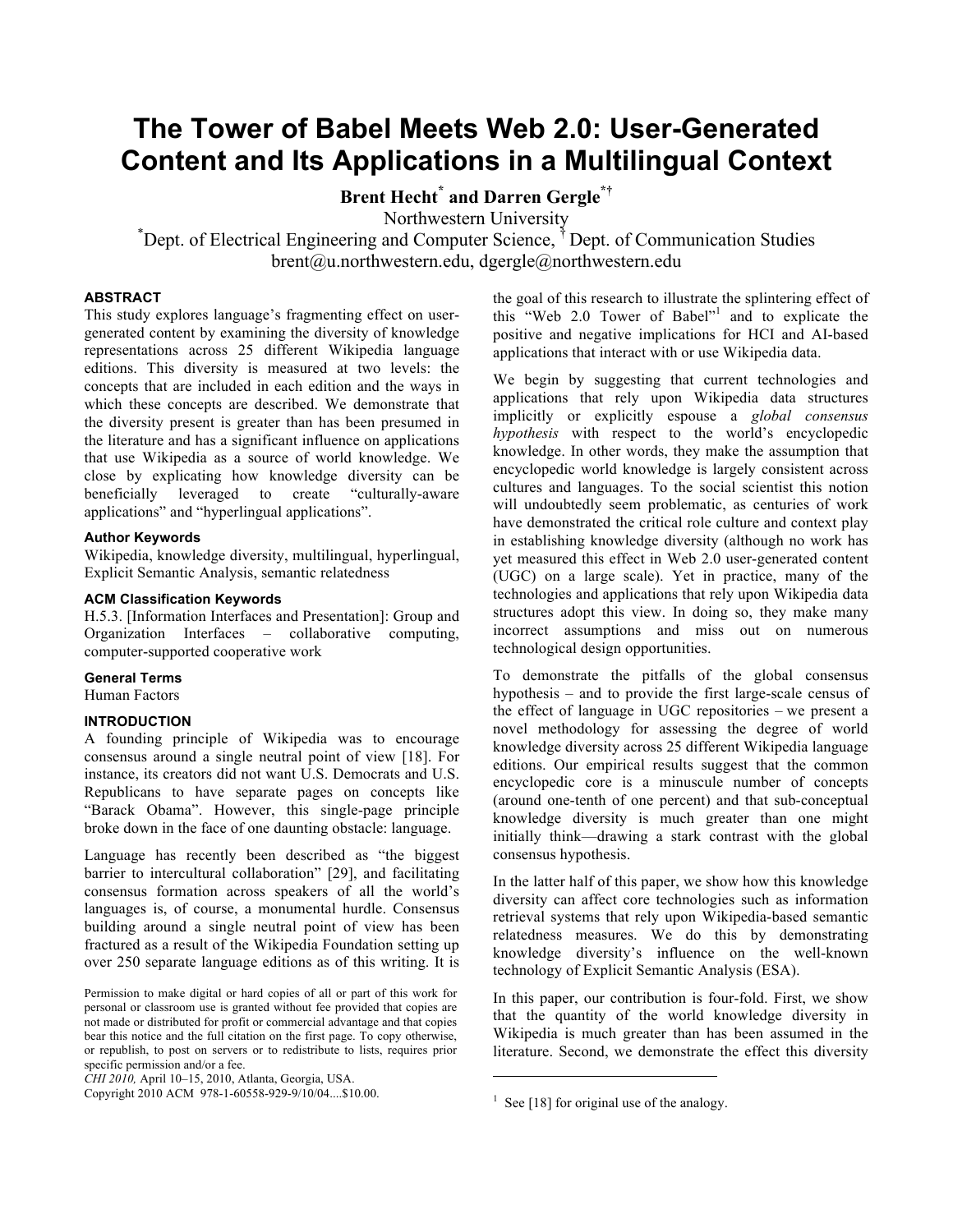can have on important technologies that use Wikipedia as a source of world knowledge. Third, this work is the first large-scale and large-number-of-language study to describe some of the effects of language on user-generated content. Finally, we conclude by describing how a more realistic perspective on knowledge diversity can open up a whole new area of applications: *culturally aware applications*, and its important sub-area, *hyperlingual applications*.

# **BACKGROUND**

Wikipedia has in recent years earned a prominent place in the literature of HCI, CSCW, and AI. It has served as a laboratory for understanding many aspects of collaborative work [6, 16, 17, 23, 26] and has also become a gamechanging source for encyclopedic world knowledge in many AI research projects [11, 20, 28, 30]. Yet the vast majority of this work has focused on a single language edition of Wikipedia, nearly always English. Only recently has the multilingual character of Wikipedia begun to be leveraged in the research community, ushering in a potential second wave of Wikipedia-related research.

This new work has been hailed as having great potential for solving language- and culture-related HCI problems [14]. Unfortunately, while pioneering, most of this research has proceeded without a full understanding of the multilingual nature of Wikipedia. In the applied area, Adafre and de Rijke [1] developed a system to find similar sentences between the English and Dutch Wikipedias. Potthast and colleagues [25] extended ESA [11, 12] for multilingual information retrieval. Hassan and Mihalcea [13] used an ESA-based method to calculate semantic relatedness measurements between terms in two different languages. Adar and colleagues [2] built Ziggurat, a system that propagates structured information from a Wikipedia in one language into that of another in a process they call "information arbitrage". A few papers [22, 27] attempted to add more interlanguage links between Wikipedias, a topic we cover in detail below.

# **The Global Consensus of World Knowledge**

Though innovative, much of the previous work implicitly or even explicitly adopts a position consistent with the global consensus hypothesis. The global consensus hypothesis posits that every language's encyclopedic world knowledge representation should cover roughly the same set of concepts, and do so in nearly the same way. Any large differences between language editions are treated as bugs that need to be fixed, discrepancies that will go away in time (and possibly need help doing so), or a problem that should simply be ignored. For example, Sorg and Cimiano [27] state that since English does not cover a large majority of German's concepts, there is "clearly" something wrong with the links.

"Information arbitrage", and applications designed to support it [2], provides an especially interesting case. Innate to the approach is the assumption that the information in one language edition is inherently useful to any other

language edition that is missing it, which, if not qualified, is a strong case of the global consensus hypothesis. We argue that although this "information arbitrage" model in many cases provides risk-free informational profit, it does not always do so. In fact, if such an approach is applied heedlessly it runs the risk of tempering cultural diversity in knowledge representations or introducing culturally irrelevant/culturally false information. Our results can be used in tandem with approaches such as information arbitrage to provide a framework for separating "helpful" arbitrage, which can have huge benefits, from "injurious" arbitrage, which has negative qualities.

# **Evidence Against the Global Consensus Hypothesis**

While fewer in number, some recent papers have focused on studying the *differences* between language editions. These papers fall more in line with social science positions regarding the nature of knowledge diversity. Our prior work [14] demonstrated that each language edition of Wikipedia focuses content on the geographic culture hearth of its language, a phenomenon called the "self-focus" of usergenerated content. In a similar vein, Callahan and Herring [7] examined a sample of articles on famous persons in the English and Polish Wikipedia and found that cultural differences are evident in the content.

## **OUR APPROACH**

In order to question the veracity of the global consensus hypothesis, quantify the degree of knowledge diversity, and demonstrate the importance of this knowledge diversity, a large number of detailed analyses are necessary. The following provides an overview of the various stages of our study.

**Step One** ("Data Preparation and Concept Alignment"): First, we develop a methodology similar to previous literature [2, 13, 25] that allows us to study knowledge diversity. This methodology – highlighted by a simple algorithm we call CONCEPTUALIGN – aligns concepts across different language editions, allowing us to formally understand that "World War II" (English), "*Zweiter Weltkrieg*" (German), and "*Andre verdenskrig*" (Norwegian) all describe the same concept. Since the methodology leverages user-contributed information, we also provide an evaluation to demonstrate its effectiveness.

**Step Two** ("World Knowledge Diversity in Wikipedia"): After describing the concept alignment process, we can analyze the extent of diversity of knowledge representations in different language editions of Wikipedia. These analyses take place at both the conceptual (article) level and the subconceptual (content) level, and serve two purposes: (1) they show that the global consensus hypothesis is false, and (2) they provide the first empirically derived quantitative descriptions of the extent of knowledge diversity across numerous Wikipedia language editions.

**Step Three** ("The Effect of Diversity on Technologies"): Next, we provide evidence that knowledge diversity across language editions actually affects important technologies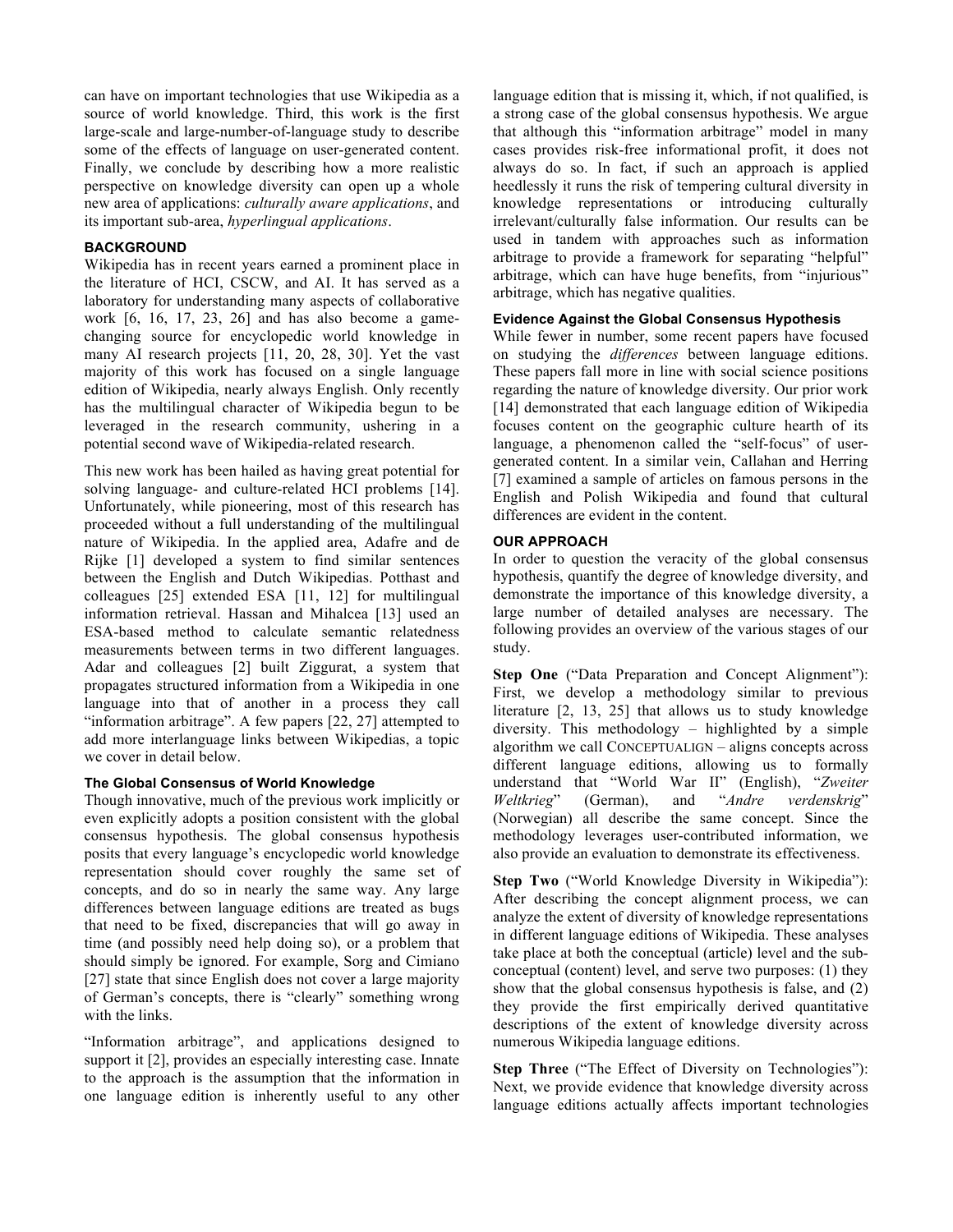that use Wikipedia as a source of world knowledge. Our test case is Explicit Semantic Analysis [11], a technology that has been widely applied in fields ranging from HCI to AI to NLP.

**Step Four** ("Implications for Design"): Finally, we conclude with a discussion of the implications for design that result from each of the previous analyses. We highlight the importance of considering language and culture in application building, and introduce two ideas: *culturallyaware applications* and *hyperlingual applications*.

## **DATA PREPARATION AND CONCEPT ALIGNMENT**

A large data preparation process preceded the studies described in this paper, all of which were executed using an extension of our open-source WikAPIdia software. WikAPIdia is a MySQL-based Java API to the database dumps made available by the Wikimedia Foundation. While support for any existing language edition can easily be added to WikAPIdia, our current implementation uses the 25 different language editions in Table 1 (the 25 largest language editions in Wikipedia as of mid-2009<sup>2</sup>, when the database dumps were downloaded).

# **Parsing**

 $\overline{a}$ 

For each language edition database dump, WikAPIdia parses out article metadata (title, id, etc.), links from one article to another, interlanguage links between articles of different language editions, disambiguation pages (polysemy), and redirects (synonymy).

| Language                   | # Articles | # Outlinks  |
|----------------------------|------------|-------------|
| Catalan                    | 191.770    | 5.354.217   |
| Chinese                    | 257.257    | 7.100.654   |
| Dutch                      | 552.783    | 11,251,251  |
| English (Largest in Study) | 3,003,868  | 91,133,413  |
| French                     | 839.774    | 25.964.178  |
| German                     | 956.571    | 25.663.974  |
| Hebrew (Smallest in Study) | 96.197     | 3.498.739   |
| Italian                    | 607.890    | 18,224,304  |
| Japanese                   | 612.450    | 25,461,189  |
| Norwegian                  | 225.370    | 4.589.390   |
| Russian                    | 420.256    | 10.813.981  |
| Spanish                    | 509,145    | 14,974,843  |
|                            |            |             |
| TOTAL                      | 11.066.552 | 304,030,822 |

**Table 1 – A brief overview of the size of some of the 25 language editions in our study. Other languages included are: Czech, Danish, Finnish, Hungarian, Indonesian, Korean, Polish, Portuguese, Romanian, Slovak, Swedish, Turkish, and Ukrainian. The median number of articles was 225,370.**

#### **Interlanguage Links and the CONCEPTUALIGN Algorithm**

The basis for our concept alignment process is the enormous number of *interlanguage links* (ILLs) manually entered or propagated by bots in Wikipedia. ILLs serve to link an article in one language edition to an article on the

same concept in another language edition. For example, an ILL exists that links the English article "Computer Science" to the Catalan article on the same topic, "*Informàtica*". On the live Wikipedia site, ILLs included in an article can be viewed and clicked on under the "languages" (or "*en otros idiomas", "In anderen Sprachen",* etc.) heading at the bottom of the left sidebar that accompanies each article.

In the 25 languages used in our study, we parsed out around 52 million separate ILLs. These links are partially generated by a group of bots that can, for example, add a German  $\rightarrow$  English ILL when it finds that an English  $\rightarrow$ German ILL has been manually added. However, it is crucial to our study that we have an accurate collection of interlanguage links in order to ascertain the degree of knowledge diversity present. While the bots propagate these links across the various Wikipedia language editions, their lack of formality means that we cannot be sure that they are exhaustive. To address this lack of formality and help maximize the information value from the user-generated ILLs, we implemented an algorithm, CONCEPTUALIGN, which formally categorizes every article in every language into a single concept group.

ILLs are typically viewed as pairwise dictionary-like entities, e.g. as done in [9]. However, the ILL dataset can also be viewed as a set of directional edges (ILLs) and nodes (articles) that form an enormous number of individual connected components in a graph containing all the articles in our study (see Figure 1). Each connected component represents a concept that is described in the articles in the component. CONCEPTUALIGN was designed for this graph-based view of interlanguage links. The algorithm picks a node at random and does a breadth-first search, ignoring edge direction, until it finds all connected nodes in the component. It then labels all those nodes as belonging to the same concept. Next, it picks another node (from a different connected component), and continues the process until all nodes have been labeled with a concept.

CONCEPTUALIGN effectively adds to the ILL dataset new ILLs that make each separate component fully connected; all articles in a concept group are connected to all other articles in the group with an ILL following the operation of the algorithm. In this way, CONCEPTUALIGN maximizes the information content derived from the user-generated ILL dataset. In other words, there need not be a large number of Wikipedians proficient in both Korean and Slovak. CONCEPTUALIGN only requires is that there be a large number of Wikipedians proficient in Korean and English, and Slovak and English (for example). This is an approach much more suited to the real-life patterns of bilingualism.

## *Evaluation of CONCEPTUALIGN*

Like all Wikipedia data used in research, ILLs are subject to concerns regarding the quality of user-generated content. The concern in the context of this work is that of the "missing ILL". A missing ILL could prevent CONCEPTUALIGN from correctly "merging" two

<sup>&</sup>lt;sup>2</sup> The Arabic Wikipedia would have been included, but it has a few alternative encoding norms that would have invalidated some of our results.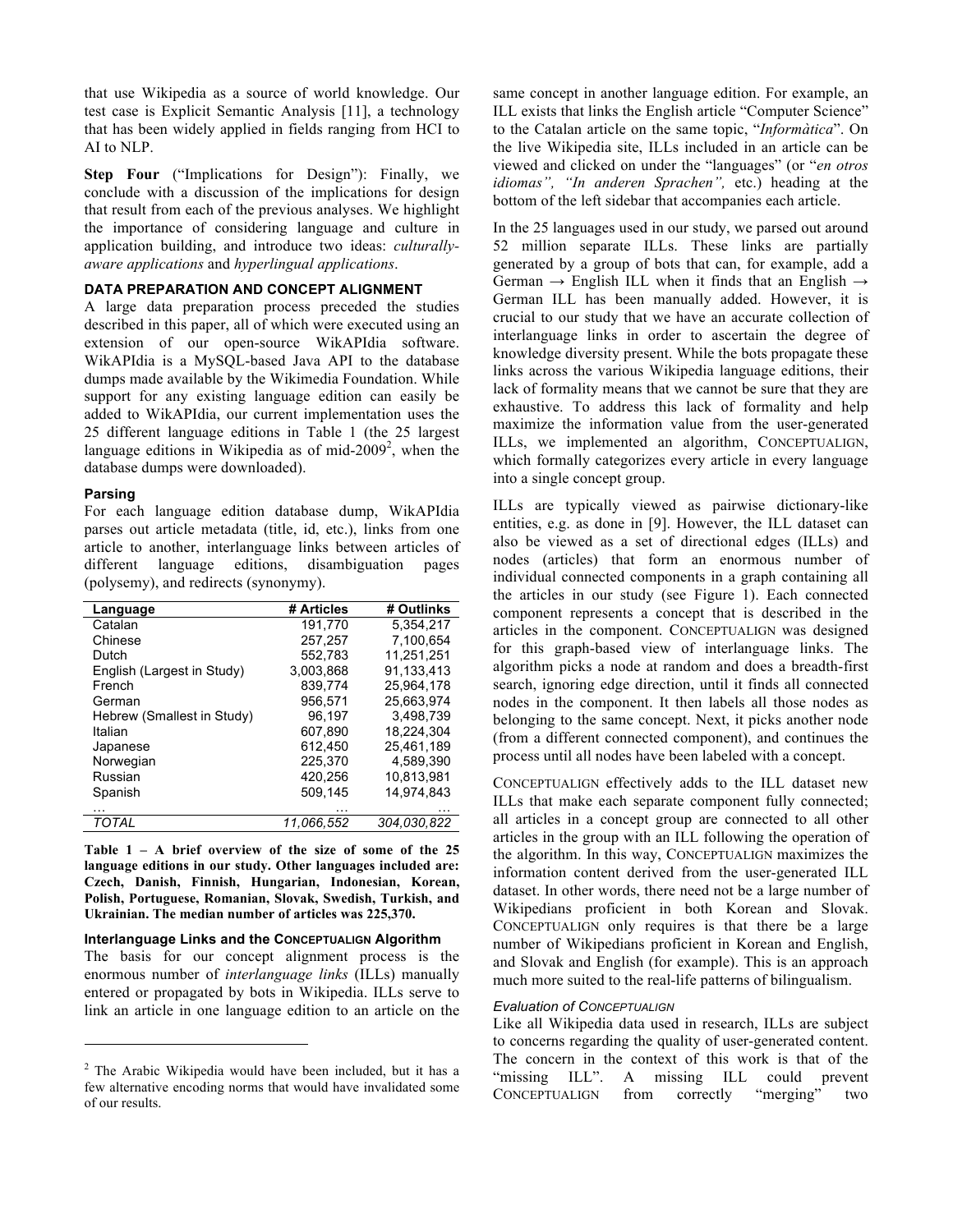conceptually identical disconnected components in cases where no other ILL serves the same role. Therefore, we evaluate in two different ways the combined effectiveness of the ILL dataset and CONCEPTUALIGN. The first approach is based on the algorithm's nature as a "missing link finder" and places it in the context of state-of-the-art machine learning techniques that have been developed to accomplish the same task [22, 27]. In the second evaluation, we examine the effectiveness of the algorithm using bilingual human coders.



**Figure 1: A simplified ILL graph. Interlanguage links are represented as edges, and articles as nodes. For example, the**  article on concept  $\vec{A}$  in English ( $A_{EN}$ ) has an interlanguage link to the article on concept *A* in Spanish  $(A_{ES})$ . CONCEPTUALIGN **simply finds all the nodes (articles) in a connected component (e.g.** *A***), identifies them all as belonging to a single concept, and moves to the next component (e.g.** *B***). Importantly, note**  that even though  $B_{EN}$  and  $B_{ES}$  have zero interlanguage links to **each other, they are still identified as part of the same concept.**  The same is true for  $A_{ES}$  and  $A_{DE}$ .

**Algorithm Evaluation Study:** The first step in examining CONCEPTUALIGN's effectiveness in finding missing ILLs is to compare its performance to existing state of the art techniques in missing ILL detection. Sorg and Cimiano [27] published a dataset of the missing German  $\rightarrow$  English ILLs found by their machine learning approach that makes use of a support vector machine (SVM) on a subset of German articles. CONCEPTUALIGN found ILLs for 95.8% of the German/English "missing ILLs" in the dataset. Interestingly, 91.8% of these links had been added manually into Wikipedia since the time of Sorg and Cimiano's study. The remaining 4.0% of ILLs were discovered by CONCEPTUALIGN.

The precision of the SVM that generated the missing links is far from perfect<sup>3</sup> and some found links are to articles not included in our study (Wikipedia project pages, etc). This leads us to conclude that CONCEPTUALIGN (and its underlying data) is *at least* as effective as the SVM. We write "at least" because we have no idea how many additional missing links CONCEPTUALIGN would have found on the same sample of articles on which Sorg and Cimiano tested their SVM.

 $\overline{a}$ 

**Human Evaluation Study:** Despite the effectiveness of CONCEPTUALIGN relative to the state of the art in missing ILL detection, in order to determine the degree of world knowledge diversity across Wikipedia language editions it is important to get an accurate estimate of the number of ILLs that are likely missing *after running the algorithm.*  While it would be impractical to evaluate the coverage of our dataset for all  $25*24 = 600$  language pairs in our study by hand, we did perform this evaluation on three pairs of languages: English paired with Spanish, Japanese, and Italian. Large-Wikipedia languages were used because they have the biggest impact on the results we present in the latter part of this paper. Moreover, due to patterns of bilingualism around the world, these languages are most likely to play an important role in connecting concept components in the ILL graph.

After CONCEPUALIGN was run on our entire dataset, six human coders (two for each language) were recruited, each highly proficient in both languages  $L_1$  and  $L_2$ . Each coder was given 75 primary Monolingual  $(L_1|L_2)$  articles and 75 secondary Monolingual $(L_2|L_1)$  articles, as identified by CONCEPTUALIGN. Monolingual $(L_X|L_Y)$  articles are  $L_X$  articles representing concepts that CONCEPTUALIGN has indicated do not have articles in *LY*. For each article, coders were instructed to attempt to find a conceptual equivalent in the other language of the language pair. They were told to use any tool or information they wished to accomplish this task, but were limited to five minutes per article. Coders were also given a list of 25 *Bilingual* $(L_1, L_2)$  articles to evaluate the precision of CONCEPTUALIGN (and the ILL graph as a whole). For these articles, coders were instructed to determine whether or not each bilingual article pair covered the same concept. For each language pair, we used the union of the coders' results. Any disagreements between coders were resolved by discussion. Finally, coders were told to ignore any disambiguation pages in the sample.

| Language Pair      | P(missing link) | <b>P(incorrect link)</b> |
|--------------------|-----------------|--------------------------|
| Italian / English  | 0.08            | $0.00$ (none)            |
| Japanese / English | 0.02            | $0.00$ (none)            |
| Spanish / English  | 0.06            | $0.00$ (none)            |

## **Table 2: Results from our evaluation of CONCEPTUALIGN and the interlanguage links that power it.**

As shown in Table 2, the probability of a missing link is low, especially in the case of Japanese/English. In addition, the precision of the ILL graph appears to be good, as not a single incorrect link was found. The results from both evaluations together provide evidence supporting the relatively high quality of concept alignment, and also provide us with a reasonable estimate of the amount of error we are likely to find as a result of missing ILLs.

## **WORLD KNOWLEDGE DIVERSITY IN WIKIPEDIA**

In this section of the paper, we demonstrate the extensive diversity of world knowledge found in our 25-language dataset. First, we examine the global consensus hypothesis at a concept level. The notion underlying the hypothesis in

 $3$  Exact precision figures are not available due to the fact that 7.6% of the dataset was not comparable due to changes in Wikipedia article structure and Sorg and Cimiano's inclusion of Wikipedia project pages (which were not included in our evaluation).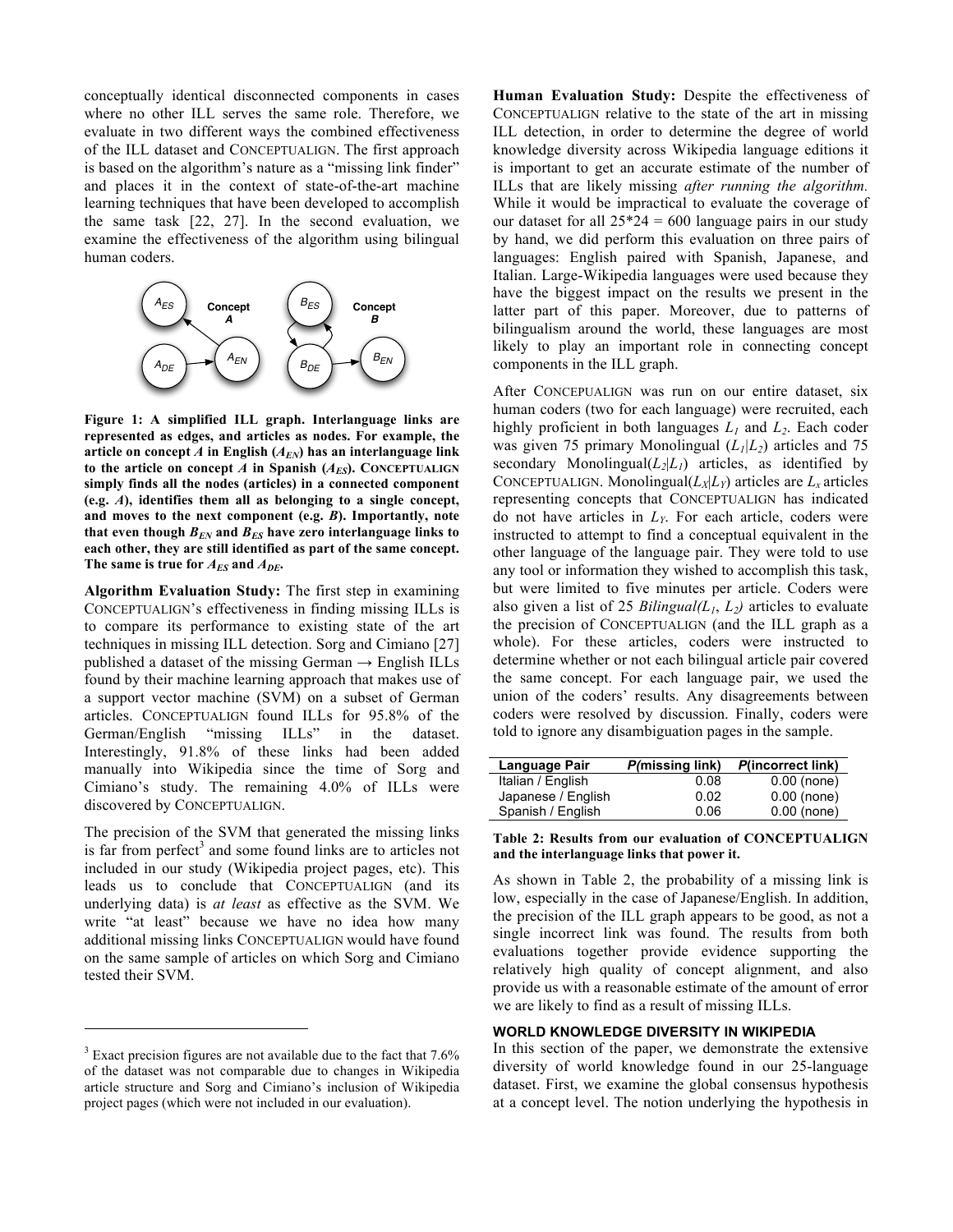this context is that every language's encyclopedic world knowledge representation should cover roughly the same set of concepts. Given the differential in article quantity in Table 1, this assumption is most often instantiated in the corollary that the English Wikipedia, given its massive size, is a near-complete superset of all the other Wikipedias. Every other language edition thus is supposed to cover some subset of the English editions' articles.

Second, we explore the global consensus hypothesis at the sub-conceptual level. Here the hypothesis posits that two articles about the same concept in two different languages will describe that concept roughly identically. For instance, all articles on "Psychology" would describe "Psychology" in close to exactly the same fashion.

Before continuing with our analyses, it is important to briefly discuss in more detail the two information levels investigated. At the higher conceptual level, the topic of the article matters and the way that topic is defined is unimportant. The exploration of the global hypothesis at the sub-conceptual level is predicated on the higher-level assumptions being true.

#### **Concept Diversity**

#### *Method*

Conceptual diversity is measured by the degree of concept coverage overlap across different language editions of Wikipedia. Concept coverage overlap is determined as follows: if one or more articles exist on a concept *C* in a language  $L_1$ 's Wikipedia, then  $C$  can be considered to be covered by *L1's* Wikipedia world knowledge representation. As such, if an article on  $C$  exists in both languages  $L_1$  and *L2*, *C* can be considered to be covered by the shared world knowledge of  $L_1$  and  $L_2$ . One can examine the conceptual overlap between *n* languages using the same method, but including only concepts that are covered by the knowledge intersection of all *n* languages. For instance, we can approximate shared "global knowledge", or the "encyclopedic core", with  $n = 25$ .

#### *Results*

Our results (Figure 2, Table 3) demonstrate that a surprisingly small amount of concept overlap exists between languages of Wikipedia, refuting the global consensus assumption at the concept level. Over 74 percent of concepts are described in only one language. Moreover, more than 95.5 percent of concepts appear in six or fewer languages, indicating that even if we were to cut out some

of the less developed Wikipedias, poor concept overlap – and thus great conceptual diversity – would still exist.

To further support this last point, we ran the same experiment using only the three largest Wikipedias (English, German, and French) and the largest six Wikipedias (all of which have 600,000 or more articles). In the first case, around 80 percent of concepts remained single-language, while only 7 percent were in all three. In the second case, 77 percent of concepts were singlelanguage, while only 1.5 percent are in were in all six.

Our 25-language analysis also revealed the extremely small number of concepts that are covered in all 25 language editions: 6,966 concepts (0.12 percent of all concepts). While small in number, these concepts are revealing and could be considered "globally relevant". Table 4 lists a few of these concepts and their corresponding articles in English, Japanese, Slovak, and Dutch.



Concept Overlap in Number of Languages (n)

**Figure 2: The amount of concept overlap in our 25-language Wikipedia data set. The CDF (black line) represents the cumulative proportion of concepts that are shared by the number of languages on the x-axis.** 

It is important to note that we have not yet taken into account the small number of missing ILLs that may remain after CONCEPTUALIGN is run. While it is impossible to predict exactly how missing ILLs would effect the distribution in Figure 2, our earlier studies allow us to establish a realistic range. A conservative estimate would be to assume a "best case scenario" for the global consensus hypothesis: that all of the missing ILLs would link singlelanguage concepts to articles in other languages, that no missing ILL is a reflexive "duplicate" of another, and that the Italian performance rate (the worst we found) occurs across the entire dataset. Even in this "best case scenario" for the global consensus assumption, 68.2 percent of

**Table 3: Pairwise conceptual coverage overlap. Each cell represents the ratio of concepts in the column's language edition covered by the row's language edition.** 

|                | Cata   | <b>Chinese</b> | Czech | Dan  | <b>Dutch</b>  | Enal | Finn        | Fren | German         | Hebr        | Hun  | <b>Indo</b> | Ital |
|----------------|--------|----------------|-------|------|---------------|------|-------------|------|----------------|-------------|------|-------------|------|
| German         | 0.38   | 0.36           | 0.57  | 0.55 | $0.4^{\circ}$ | 0.16 | 0.53        | 0.35 |                | 0.58        | 0.48 | 0.43        | 0.38 |
| <b>English</b> | 0.58   | 0.56           | 0.66  | 0.66 | 0.65          |      | 0.70        | 0.60 | 0.51           | 0.75        | 0.66 | 0.57        | 0.65 |
| <b>French</b>  | 0.45   | 0.36           | 0.51  | 0.51 | 0.43          | 0.17 | 0.52        |      | 0.31           | 0.58        | 0.48 | 0.45        | 0.44 |
|                | Japan. | Korean         | Norw  | Pol  | Portu         | Rom  | <b>Russ</b> | Slov | <b>Spanish</b> | <b>Swed</b> | Turk | Ukr         |      |
| German         | 0.24   | 0.45           | 0.46  | 0.34 | 0.33          | 0.46 | 0.39        | 0.48 | 0.36           | 0.46        | 0.39 | 0.32        |      |
| <b>English</b> | 0.41   | 0.61           | 0.64  | 0.62 | 0.66          | 0.64 | 0.57        | 0.59 | 0.63           | 0.62        | 0.51 | 0.40        |      |
| French         | 0.25   | 0.45           | 0.44  | 0.36 | 0.41          | 0.37 | 0.36        | 0.38 | 0.43           | 0.43        | 0.38 | 0.32        |      |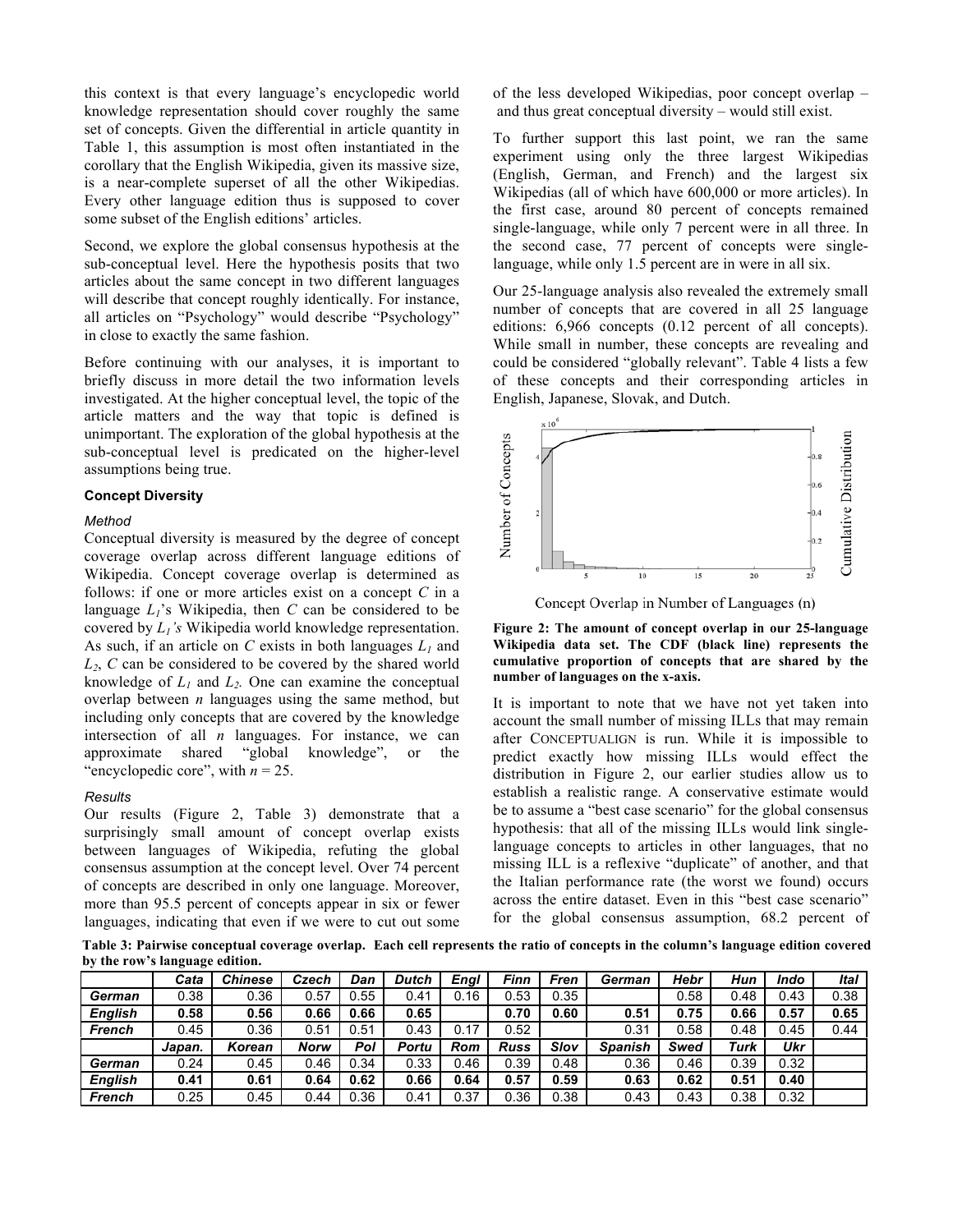concepts remain unique to a single language. This still represents a great deal of conceptual diversity.

In addition to examining the global properties of the concept overlap among all languages, we can perform a more detailed examination of the pairwise diversity across languages. As shown in Table 3, the English-As-Superset corollary to the global consensus hypothesis does not hold. Despite its massively larger size, the English Wikipedia (row 2) covers no more than approximately three-quarters of any other Wikipedia in our study. The case of overlap between German and English – two very mature language editions – is quite illustrative. English is more than three times the size of German, but only covers slightly more than 50 percent of its concepts.

| <b>English</b> | Japanese | <b>Slovak</b> | <b>Dutch</b> |
|----------------|----------|---------------|--------------|
| Auguste Rodin  | オーギュスト・ロ | Auguste       | Auguste      |
|                | ダン       | Rodin         | Rodin        |
| Sarah Palin    | サラ・ペイリン  | Sarah         | Sarah        |
|                |          | Palinová      | Palin        |
| Turing         | チューリングマシ | Turingov      | Turing       |
| Machine        |          | stroi         | maschine     |
| August 25      | 8月25日    | 25.           | 25           |
|                |          | august        | augustus     |
| Chelsea F.C.   | チェルシーFC  | Chelsea       | Chelsea      |
|                |          | FC            | FC           |

**Table 4: Example "global" concepts (***n* **= 25). Others include "Britney Spears", "Periodic Table", and "Milk".** 

At first glance, many of these statistics may appear rather remarkable. However, any dedicated Wikipedian could provide ample anecdotal support. For instance, the entry on *Prinzipalmarkt*, a key commercial district in the mid-sized city of Münster, Germany, remains German-only, despite the district's local significance. Similarly, the American country music duo Big and Rich, who have sold millions of records in the United States, have an English-only article.

Even seemingly "major" concepts in a culture, say minor league baseball, are not pervasively included across all Wikipedias in our study. In fact, only 40 percent of languages in our study have an article on minor league baseball. Of course, to the global sports fan, this makes sense. Why would the Poles, Finns, Russians, etc. spend their time writing about minor league baseball when most of them do not even care about the sport of baseball in general? (Of course there will be individual exceptions.) The overlap gets even smaller when one takes a step down the specificity hierarchy and considers minor league baseball teams. For instance, the Lansing Lugnuts, a Class A minor league team, have an English-only article.

#### *Important Sidenote: Semantic Drift*

In a small number of cases, more than one article per language belongs to a single concept. If prominent across our dataset, this could have unpredictable effects on our results. We measured the average number of languages per article in a concept (a connected component of the ILL graph), a ratio we call conceptual *clarity*. A concept with

clarity equal to 1.0 indicates *perfect clarity*, or exactly one article per language in the concept. Fortunately, perfect clarity is by far the norm in our dataset, with only rare instances of very low clarity. In fact, only about 2,700 concepts in total have a clarity of less than 0.5, which can still be reasonable in some cases. These statistics are bolstered by the precision results from our coders. Further analysis of the rare cases of low clarity can be found in [4].

## **Sub-Concept Diversity**

Even when two language editions cover the same concept (with perfect clarity), they may describe that concept differently. If a significant phenomenon, this *sub-concept* diversity would add extensively to the overall diversity of world knowledge representations present in Wikipedia. In this sub-section, we show that sub-concept diversity is a prominent force, although similarities do exist on average between articles on the same topic. As a result, while false overall, the global consensus hypothesis does have some truth at the sub-concept scale.

## *Method*

 $\overline{a}$ 

Our experiment on sub-concept diversity borrows from [1] the idea of using outlinks, or links in one article pointing to another article, as a "highly focused entity-based representation of [natural language]." In other words, outlinks 4 provide a decent structured, canonical/ languageindependent summary of raw text.

Operating under this assumption, we compared the outlinks of each of the "global concepts" to determine the degree to which the articles covered the same content. If two articles on the same concept (e.g. "Sarah Palin") in two languages define the concept in a nearly identical fashion, they should link to articles on nearly all the same concepts (e.g. "John McCain", "Fox News", etc.). If, on the other hand, there is great sub-concept diversity, these articles would link to very few articles about the same concepts. If links in two different languages are pointed at the same concept, the destination of both links would be articles belonging to the same ILL graph component.

Our metric in this experiment was the Overlap Coefficient (*OC*), first used in the UGC domain in [21] and calculated as follows:

$$
OC(C_{L1}, C_{L2}) = \frac{|Outlinks(C_{L1}) \cap Outlinks(C_{L2})|}{\min(Outlinks(C_{L1})|, |Outlinks(C_{L2})|)}
$$

where  $C_{LI}$  and  $C_{L2}$  are articles about concept  $C$  in languages  $L_1$  and  $L_2$ , respectively.

! *OC* is the size of intersection of the two sets of links divided by the size of the *smaller* of the two sets. In other words, *OC* describes the percentage of the links of the shorter of the Wikipedia articles about concept *C* also

<sup>&</sup>lt;sup>4</sup> Outlinks are not the same as interlanguage links. Outlinks link to articles within the same language edition and appear as blue hyperlinks in the live version of Wikipedia.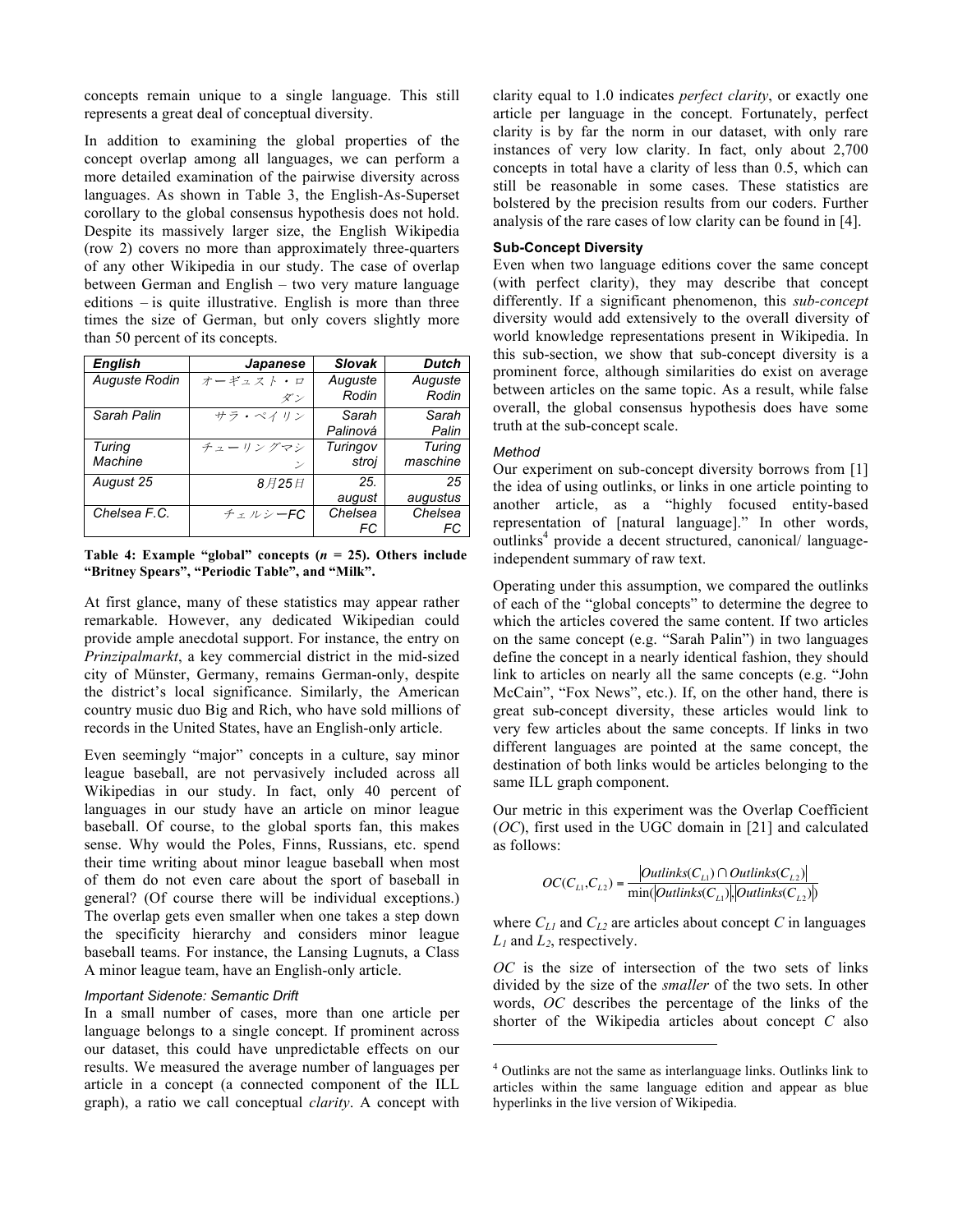contained in the longer of the articles on *C*. *OC* is an ideal metric as it controls for the systematic differences in article length and some of the systematic differences in linking behavior. In this way, *OC* provides the "best case" scenario for the global consensus assumption in terms of these systematic differences.

Calculation of the *OC* was straightforward with one exception relating to links to time-related concepts. Because the norm about linking to these concepts is different in each of the Wikipedias studied, we used WikAPIdia's spatiotemporal package to filter out all links to years, dates, and months in our analyses. In languages where timerelated links occur, these form a substantial percentage of outlinks on many pages, creating a signal that needed to be neutralized in order to explore more general sub-concept diversity.

For this study, we used a sample of concepts in the global concepts list, filtered for perfect clarity. We also required that each article have at least three outlinks, in order to make our experiment non-trivial, and three inlinks, to ensure that each article was relatively integrated into its Wikipedia. For each concept, we calculated the *OC* for every  $L_1$ ,  $L_2$  pair, leading to 600 pairs per concept. Our final sample consisted of over 217,000 of these pairs.

### *Results*

 $\overline{a}$ 

The mean overlap coefficient for our sample was only 0.41 (SD=0.2). This means that, on average, the longer of two articles on the same concept contains only 41 percent of the outlinks in the shorter of the articles<sup>5</sup>. Adding in the assumption in [1], a longer article on a concept *C* only covers 41 percent of the content of a shorter article on *C*.

While the main driving force behind the concept-level diversity seemed to be cultural ("self-focus" in particular), the causes in the sub-concept context, on the other hand, seem to be more mixed in nature. Certainly, cultural forces are very prominent. In the case of the concept that is called "Psychology" in English, for example, the Spanish article ("*Psicología*") contains many outlinks to Latin American countries not contained in the German article ("*Psychologie*"). These links come from a section in the "*Psicología*" page about Latin America's contribution to psychology. While many of these culture-specific instances of sub-concept diversity are evident in links to articles on geographic entities (as is suggested in the results of [14]), this is by no means always the case. The article on "*Paz*" (Peace) in Spanish contains links to Christian concepts in a discussion on peace in the Bible, links that are not in the English Wikipedia's article on "Peace".

However, two other factors also seem to be at play. The first is linking behavior. There are some cases in which articles in two languages describe the exact same content, but one contains a hyperlink and the other does not. For instance, in the example of "Psychology", the Spanish article links to "*Biología*" (Biology) but the German one does not, even though both discuss biology. The last major factor is seemingly random differences in descriptions. While some of these could be less obviously or indirectly cultural differences, it is not unreasonable to think that two people of the same culture with access to the same information would describe a concept differently. Examining this phenomenon represents an important area of future work.

## **THE EFFECT OF DIVERSITY ON TECHNOLOGIES**

In this section, we explore the effect that the large diversity of representations established above has on technologies that use Wikipedia as a source of world knowledge. As a case study, we use one of the most generally applicable and popular technologies developed around Wikipedia, the semantic relatedness measure Explicit Semantic Analysis (ESA). ESA was first introduced by Gabrilovich and Markovitch [11], and has been shown to mimic human judgments on standard datasets better than any other semantic relatedness (SR) measure.

The semantic relatedness between two concepts can be defined as some measure of the number and strength of relationships between the concepts. Semantic similarity, perhaps more familiar to some readers, is a subset of semantic relatedness in which the only relations considered are hypernymy/hyponymy [5]. In addition to their implicit import as a model of human judgments, semantic relatedness measures play an essential role in a variety of technologies including information visualization [3, 15], information retrieval, word sense disambiguation, text summarization and annotation, determining the structure of texts, and lexical selection [5].

Our goal here is to determine if the diversity in world knowledge representations described in the previous study causes significantly different ESA scores for any two concepts  $C_1$  and  $C_2$ . This is an effect that could greatly influence end-user applications (e.g. [3]).

## **Method**

We built an ESA implementation based on the descriptions in [8, 11, 25]. ESA models concepts as vectors of their abstract (bag-of-words-based) relationships with a set of other concepts. These "other concepts" are ESA's world knowledge representation, and are defined using Wikipedia articles. ESA compares the vectors of two input concepts  $C_1$ and  $C_2$  and the more similar the vectors, the higher the ESA value (SR). A full description can be found in [11, 12].

In implementing ESA for a large number of languages, we were forced to make several changes to the original implementation. Due to the unavailability of standardized tools for certain languages in this study (e.g. a Snowball stemmer, a stop word list), we could only make fair comparisons between ESA implementations based on the following ten languages: Spanish, Hungarian, Norwegian,

<sup>&</sup>lt;sup>5</sup> We use "longer" here to mean having more outlinks in order to simplify the discussion.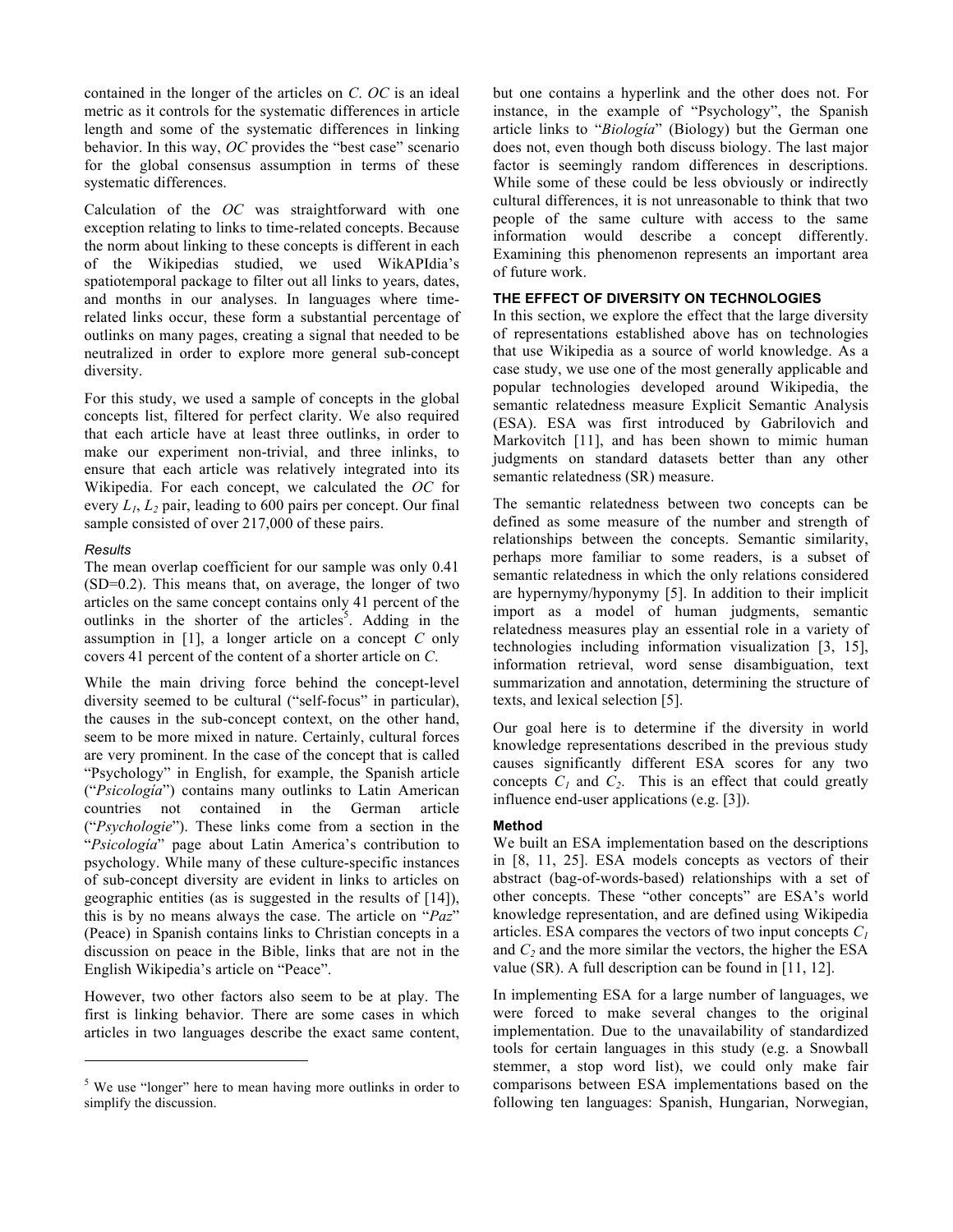Portuguese, Romanian, English, German, French, Italian, and Danish.

To validate our implementation, we tested our English version against a canonical human gold standard dataset in semantic relatedness (Miller and Charles 30 [19]) and achieved correlations that were comparable to the original ESA implementations  $(r<sub>s</sub> = 0.71)$ . Since in our experiment we would be comparing between many named entity pairs, we also evaluated our implementation against the only named entity SR dataset available (to our knowledge) [24], which comes from the bioinformatics domain. Interestingly, our English ESA  $(r_s = 0.79)$  performed comparably to Pedersen et al.'s [24] SR measure  $(r<sub>s</sub> = 0.84)$  even though Pedersen et al.'s was based on large amounts of expert knowledge.

ESA is optimal as it allows us to change the concepts that are used for modeling. In other words, we can plug in world knowledge that varies in language and content relatively easily. Using this flexibility, we performed two experiments with ESA. In the first, we used as world knowledge the 8,264 perfect clarity concepts (with |inlinks| and |outlinks|  $>=$  3) that existed in the intersection between the 10 languages in the study (or rather, the specific article instances of these concepts in each language). This models the pure effect of sub-concept diversity on ESA without any concept-level effect. If  $C_1$  = "Argentina" and  $C_2$  = "Sigmund Freud", how much will ESA<sub>SPANISH</sub>( $C_I$ ,  $C_2$ ) differ from  $ESA<sub>GERMAN</sub>(C<sub>1</sub>, C<sub>2</sub>)$  due to the sub-concept diversity in the "Psychology" article?

In the second experiment, we used as world knowledge 10,000 randomly selected articles from each language (each article was required to have five outlinks to ensure sufficient content). This is done to model another way in which ESA is typically implemented and because it includes concept-level diversity as well as sub-concept level diversity. To understand the possible effect of concept-level diversity on ESA results, consider  $C_1$  = "Country Music" and  $C_2$  = "Duo". If the "Big and Rich" article appeared in the ESA<sub>ENGLISH</sub> 10,000 concepts, ESAENGLISH would understand a relationship between *C1* and *C2* that none of the other ESAs would be able to understand, increasing the resultant SR value relative to the other ESA values.

For both experiments, we tested on 2,000  $C_1$ ,  $C_2$  concept pairs randomly selected from the list of global concepts discussed above. For each language,  $C_I$  and  $C_2$  were set to the title of the article of the concept in each language. We only used concepts that have single-word titles in all ten languages. Two pairs where  $C_1 = C_2$  were included, and this is in line with typical SR human gold standard datasets such as WordSim353 [10].

#### **Results**

The effect of sub-concept diversity on the output values of ESA was extensive. The mean correlation coefficient *r* was only 0.13 (0.16 without  $C_1 = C_2$  pairs). In other words, ESA

generates very different semantic relatedness values depending on the culture whose world knowledge is used. Had this not been the case, the correlations would have been much closer to 1.0.

|               | <b>Spanish</b> | English | German | French |
|---------------|----------------|---------|--------|--------|
| English       | 0.16           | 1.00    | 0.11   | 0.09   |
| <b>French</b> | 0.17           | 0.09    | 0.09   | 1.00   |
| German        | 0.11           | 0.11    | 1.00   | 0.09   |
| Romanian      | 0.33           | 0.14    | 0.16   | 0.15   |

#### **Table 5: Correlation coefficients between SR values generated by ESA systems based on different languages. This is a subset of the 10x10 matrix generated by the study.**

Because of the differentiation in content, pairs that may appear very related according to one ESA may not be considered related according to another. Consider, for example, the concept pair "Germany" / "Saxony-Anhalt". In most of the languages, this pair receives high ESA scores, but in Italian and Danish, ESA perceives no relation at all. This is because in Italian and Danish, the articles that make up the world knowledge do not mention "Germany" and "Saxony-Anhalt" together (or do not mention one or both at all) whereas the other languages do. Likewise, the "Triumphal Arch" article in English mentions both an arch in Thessaloniki and in Iraq, whereas the German article only mentions the Thessaloniki arch. Since "Triumphal Arch" is one of the ten-language concepts, this leads to "Thessaloniki" / "Iraq" having a much higher SR value in English than in German. That is not to say there was not widespread "agreement" amongst all ESAs on certain concept pairs. For instance, when  $C_1$  = "1945" and  $C_2$  = "1947", all the ESAs returned relatively high values. Obviously, these words occur frequently together in Wikipedia articles, regardless of the language. Similarly, many pairs such as "DVD" / "Djibouti" are not related in any language.

The results of the second experiment show similar trends to the first: mean  $r = 0.16$  (0.18 without  $C_1 = C_2$  pairs). In this experiment, there are two forces behind the low correlations: concept differences and language differences. To tease out the effect of the language difference, we compared the values from the multilingual experiment to those from an identical experiment using 16 random English-only 10,000-article sets as world knowledge. The mean of the English-only simulation ( $r_{ENGI6}$  =.77 or .42) without the  $C_1 = C_2$  pairs) was significantly higher ( $p <$  $0.001$ ) than the mean  $r$  in the multilingual experiment  $(r_{\text{MULT}} = .16 \text{ or } .18 \text{ without the } C_1 = C_2 \text{ pairs})$ . In other words, given two ESA implementations, no matter which two 10,000-article sets are used as world knowledge, if those sets are from the same language they will lead to more similar SR scores than if the sets are from different languages (on average).

# **DISCUSSION**

Throughout this paper we aimed to examine the veracity of the global consensus hypothesis, quantify the degree of knowledge diversity present across various Wikipedia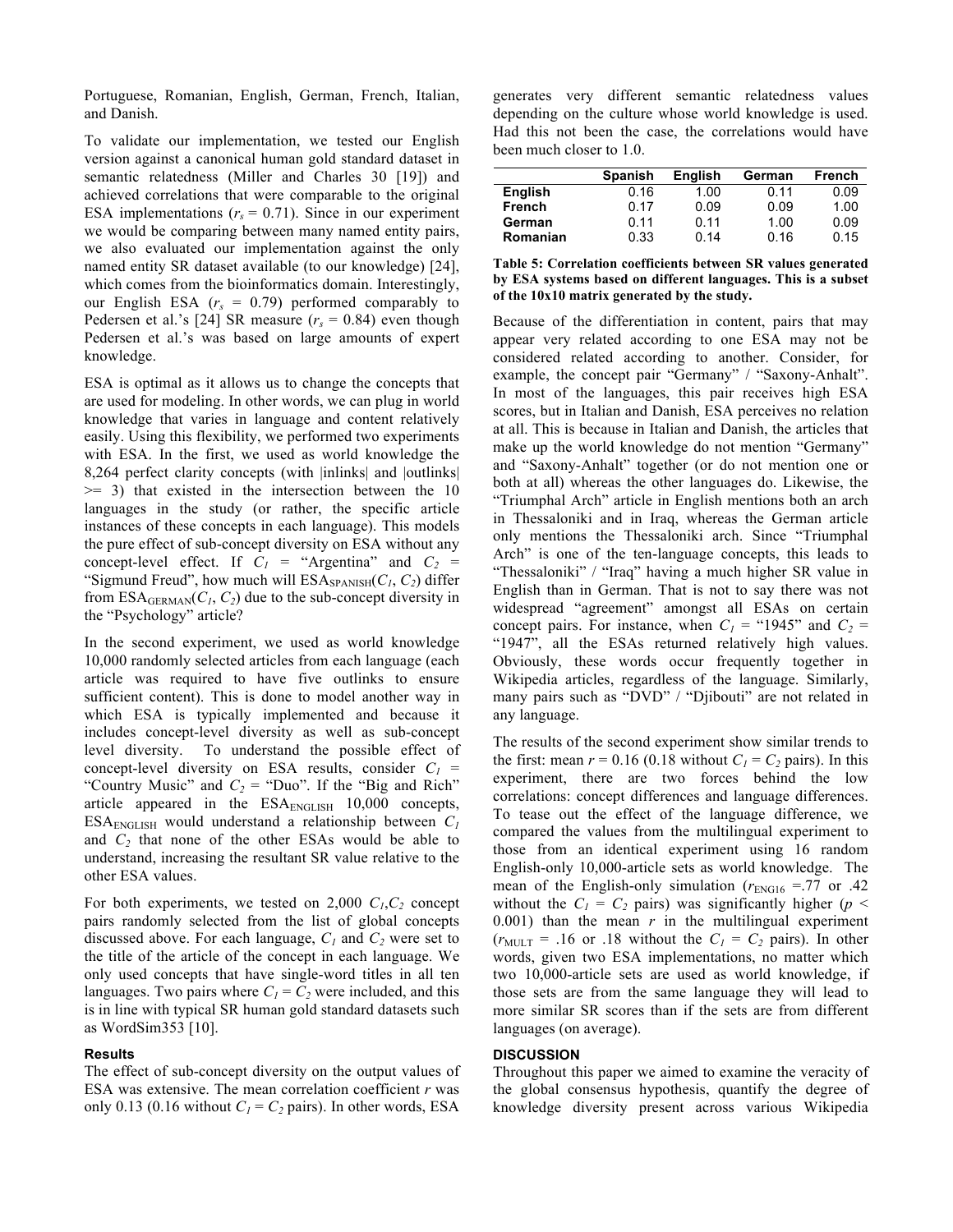language editions, and demonstrate the influence this knowledge diversity may have on technology.

For researchers in HCI, AI and NLP, the rejection of the global consensus hypothesis has important implications for technologies that operate on Wikipedia directly. At the concept level, this work places an important boundary condition on the utility of ideas like "information arbitrage" [2], which seeks to "leverage articles in one or more languages to improve content in another". For instance, a running example in [2] is articles on the concept "Jerry Seinfeld", a concept that does not exist in eight of the languages explored in this study. It is likely that for at least some of these eight language groups, Jerry Seinfeld has insufficient cultural import to warrant and maintain an article. More generally, it is possible that information arbitrage would be of little utility for a portion of the Wikipedia articles that only exist in a single language.

Ideas such as information arbitrage are also affected by subconcept diversity. The wide-ranging extent of sub-concept diversity captures a great deal of culture-specific content and researchers must be aware that sub-concept diversity does not simply represent information "inefficiencies" that need to be fixed. Propagating culture-specific information such as that found in the "*Psicología*" article to other Wikipedia language editions, for example, would likely be detrimental to end-users. Readers of the Danish Wikipedia likely would not consider a section on psychology in Latin America to be very relevant in the Danish "*Psykologi*" article. The research challenge ahead is learning to automatically separate culture-specific information – such as geographically focused examples – from information that is largely globally relevant, like dates of birth, etc. This challenge plays an important role in future work.

The lack of global consensus also has large indirect effects on the larger class of Wikipedia-based applications. These are applications that use Wikipedia as a source of world knowledge to do non-Wikipedia actions. This directly impacts end-user applications that implement ESA. For example, Bergstrom and Karahalios's recent research [3] on the clustering of conversation topics on a shared display relied upon an English Wikipedia-based ESA metric. However, if the group conversing is a multinational team of scientists, our results suggest that clustering will be biased toward any native English speakers in the group, as it would be their world knowledge used for the clustering. The results for a conversation that involved Thessaloniki and Iraq would be different than if the German Wikipedia were used.

## **Implications for Design**

While knowledge diversity can create problems in existing technologies, it opens up opportunities for developing new approaches to technology design. In particular, the potential for *culturally-aware applications* is enormous.

A culturally-aware application is an application that can swap between different representations of world knowledge as context demands. For instance, if a system needs to calculate the semantic relatedness between two entities for a group of Romanian immigrants to the United States, the Romanian Wikipedia could be swapped in and the English Wikipedia swapped out.

Another important and exciting subset of culturally-aware applications is *hyperlingual* applications, which consider world knowledge from multiple languages simultaneously. For instance, the work of Bergstrom and Karahalios could be extended hyperlingually if a weighted combination of the native languages of the participants were considered.

A hyperlingual approach can provide enormous benefits in terms of access to new world knowledge not available in any particular language edition (including English). Researchers have not yet taken advantage of the articles lying outside the concept intersection between languages, despite the fact that these articles far outnumber articles in the intersection. In other words, by donning a hyperlingual lens, technologists can utilize the diversity in knowledge representations as well as the similarities.

# **Future Directions**

We are currently working on two hyperlingual applications that leverage the concept and sub-concept diversity findings in this paper. The first is effectively a "cultural reading level" application that will help people writing for an international audience to identify parochial or regionspecific references, as well as suggest appropriate alternatives. Secondly, we are building a system to help foster the understanding of concept and sub-concept diversity in Wikipedia. The system will allow users to view the intersection and union of world knowledge on a particular concept. Importantly, it will also highlight the difference between the union and intersection for the user. We used a text-only nascent implementation of this system to identify some of the examples in this paper.

## **CONCLUSION**

In this paper, we have provided four key contributions: (1) we have shown that knowledge diversity across Wikipedias is large and defined its extent, (2) we have demonstrated that this diversity has a significant effect on technologies, (3) the first census of the effect of language on UGC repositories was executed, and (4) we have discussed design implications of these findings while introducing the ideas of culturally-aware applications and hyperlingual applications. Moving forward, we hope this work will inform and inspire a new generation of multilingual Wikipedia applications.

# **ACKNOWLEDGEMENTS**

We would like to thank Dr. Martin Raubal for his valuable insight and our labmates for their feedback. This work was supported in part by National Science Foundation grant #0705901 and the Robert and Kaye Hiatt fund.

## **REFERENCES**

1. Adafre, S.F. and de Rijke, M. (2006). Finding Similar Sentences Across Multiple Languages in Wikipedia.